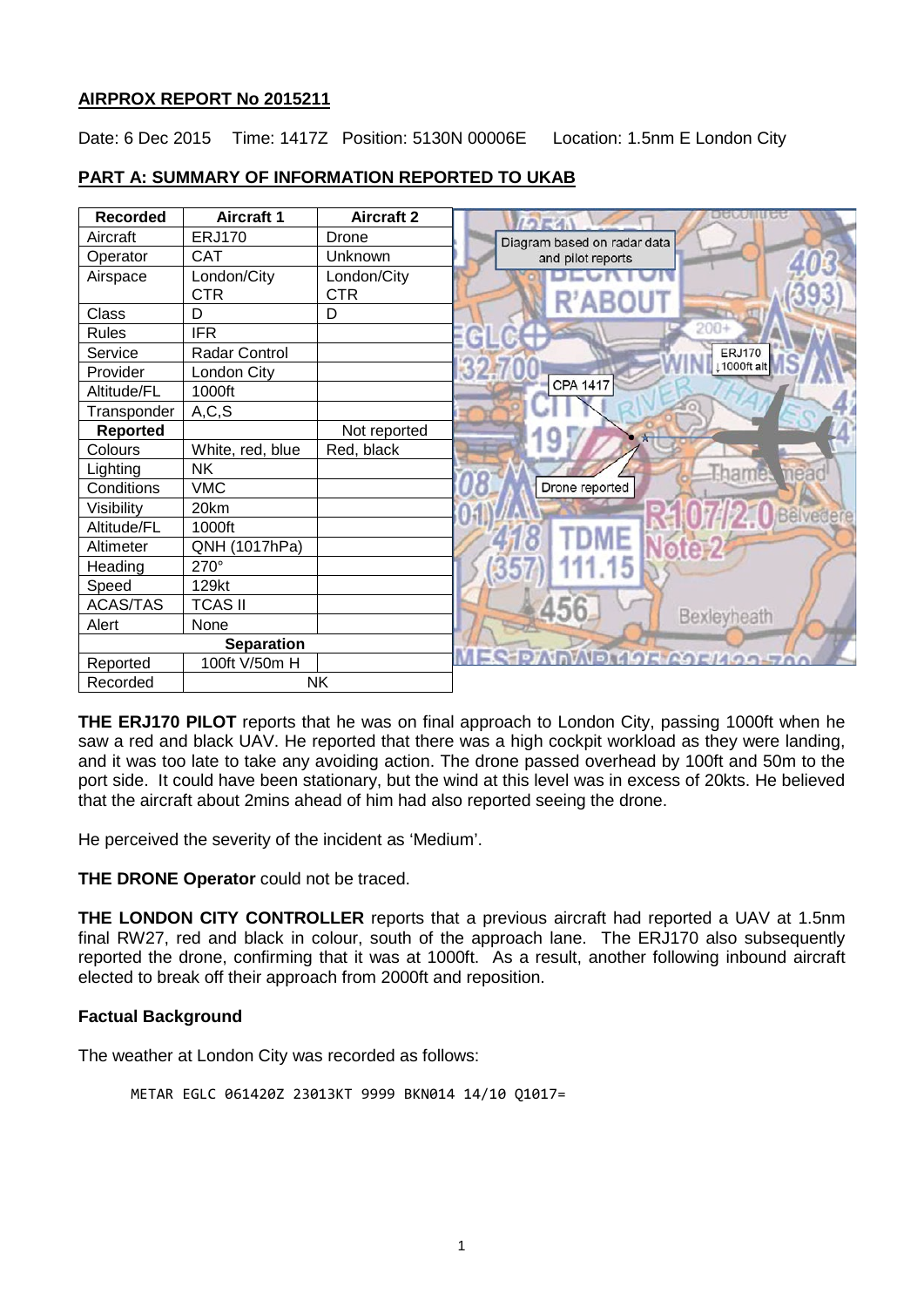### **Analysis and Investigation**

#### **UKAB Secretariat**

The Air Navigation Order 2009 (as amended), Article [1](#page-1-0)38<sup>1</sup> states:

A person must not recklessly or negligently cause or permit an aircraft to endanger any person or property.

Article 166, paragraphs 2, 3 and 4 state:

(2) The person in charge of a small unmanned aircraft may only fly the aircraft if reasonably satisfied that the flight can safely be made.

(3) The person in charge of a small unmanned aircraft must maintain direct, unaided visual contact with the aircraft sufficient to monitor its flight path in relation to other aircraft, persons, vehicles, vessels and structures for the purpose of avoiding collisions.'

(4) The person in charge of a small unmanned aircraft which has a mass of more than 7kg excluding its fuel but including any articles or equipment installed in or attached to the aircraft at the commencement of its flight must not fly the aircraft

(a) in Class A, C, D or E airspace unless the permission of the appropriate air traffic control unit has been obtained;

(b) within an aerodrome traffic zone …; or

(c) at a height of more than 400 feet above the surface unless it is flying in airspace described in sub-paragraph (a) or (b) and in accordance with the requirements for that airspace.

In addition, the CAA has published guidance regarding First Person View (FPV) drone operations which limit this activity to drones of less than 3.5kg take-off mass, and to not more than 1000ft<sup>[2](#page-1-1)</sup>.

#### **Summary**

 $\overline{\phantom{a}}$ 

An Airprox was reported when an ERJ170 and a drone flew into proximity at 1417 on Sunday 6<sup>th</sup> December 2015. The ERJ170 operating under IFR in VMC, and of a Radar control Service from London City. The drone operator could not be traced.

## **PART B: SUMMARY OF THE BOARD'S DISCUSSIONS**

Information available consisted of a report from the ERJ170 pilot, radar photographs/video recordings and a report from the air traffic controller involved.

Members considered the circumstances of the incident and noted that, for flights within Line-of-Sight,  $CAA$  guidance<sup>[3](#page-1-2)</sup> is that the drone operator is required to employ the See-and-Avoid principle through continued observation of the drone, and the airspace around it, with respect to other aircraft and objects. Within the UK, Visual Line-of-Sight operations are normally accepted as being out to a maximum distance of 500m horizontally, and 400ft vertically from the drone operator.

In this incident, reported at 1000ft, members opined that the drone operator may well have been flying on First Person View (FPV), for which regulation mandates that an additional person must be used as a competent observer who must maintain direct unaided visual contact with the drone in order to monitor its flight path in relation to other aircraft. Irrespective, the drone was within the London/City CTR Class D airspace above 400ft and without permission; as a result of this non-

<span id="page-1-0"></span><sup>&</sup>lt;sup>1</sup> Article 253 of the ANO details which Articles apply to small unmanned aircraft. Article 255 defines 'small unmanned aircraft'. The ANO is available to view at http://www.legislation.gov.uk.

<span id="page-1-1"></span><sup>&</sup>lt;sup>2</sup> ORSA No. 1108 Small Unmanned Aircraft – First Person View (FPV) Flying available at: ORSA No 1108.<br><sup>3</sup> http://www.caa.co.uk/Commercial-Industry/Aircraft/Unmanned-aircraft/Unmanned-Aircraft

<span id="page-1-2"></span>